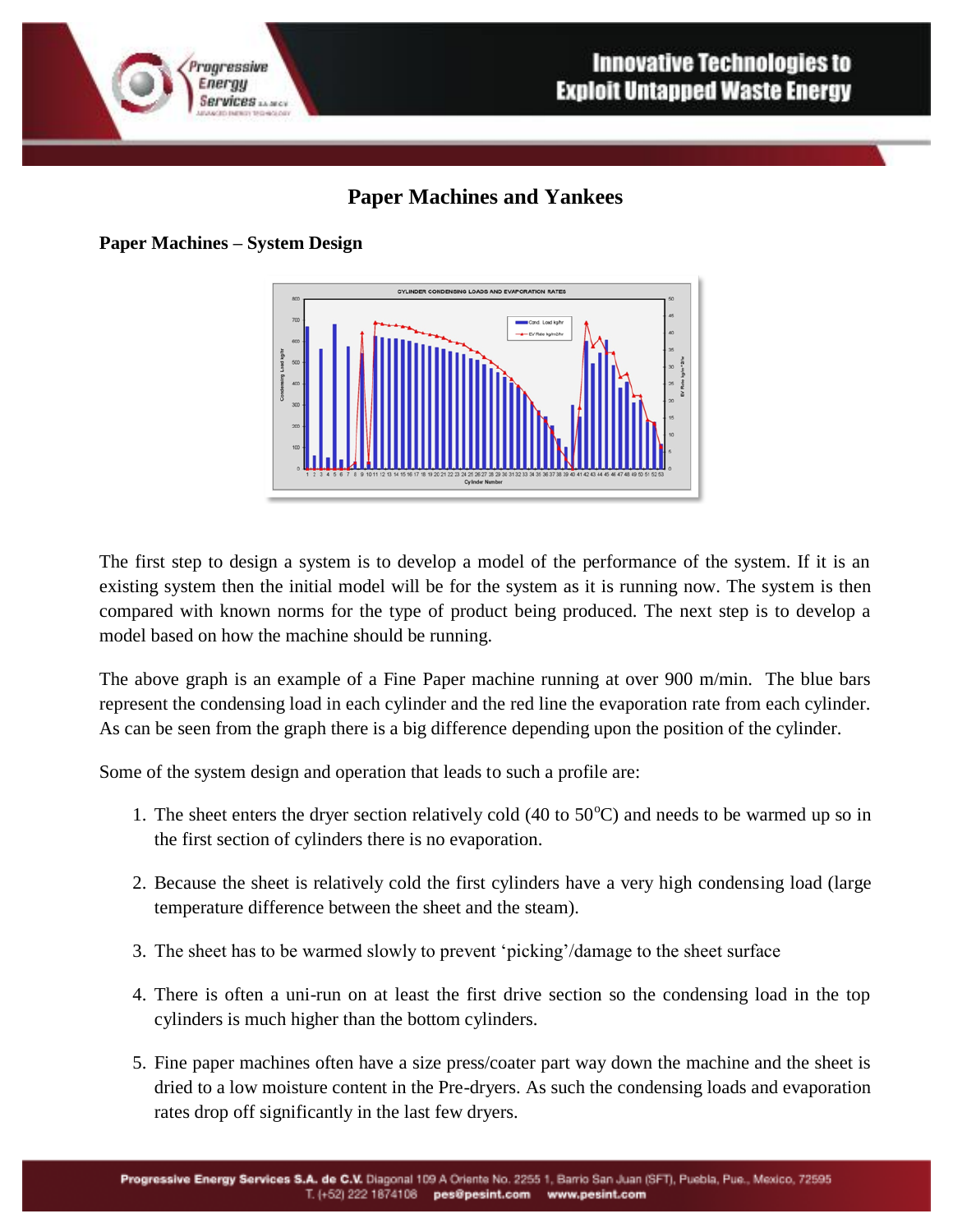- 6. After the size-press/coater the sheet needs to be warmed again slowly to prevent contamination of the cylinders.
- 7. There is often a need for curl correction by have a difference in temperature between the top and bottom cylinders which can be seen by the jaw shaped evaporation rate line.
- 8. Sometimes a moisture profiling spray is used, which adds water to the sheet to correct poor cross machine moisture profile. In this example it is shown at cylinder 45 which has a relatively higher condensing rate due to the cooling effect of the profiling water.

The above is just an example of the typical design parameters that have to be considered for the steam and condensate system. So before considering any issues such as number of steam groups or use of thermocompressors or cascade, all of the various machine and operating parameters need to be modelled on a cylinder by cylinder basis.

Once the profile has been established for the machine and the basic layout in terms of number of cylinders in each group, use of thermocompressors or cascade (or both), then the detail design can be applied to calculate siphon type and sizes, line sizes, specifications of control valves, pumps, tanks, etc.

## **Siphon Types**

rogressive Energy

**Services** *MARCH* 

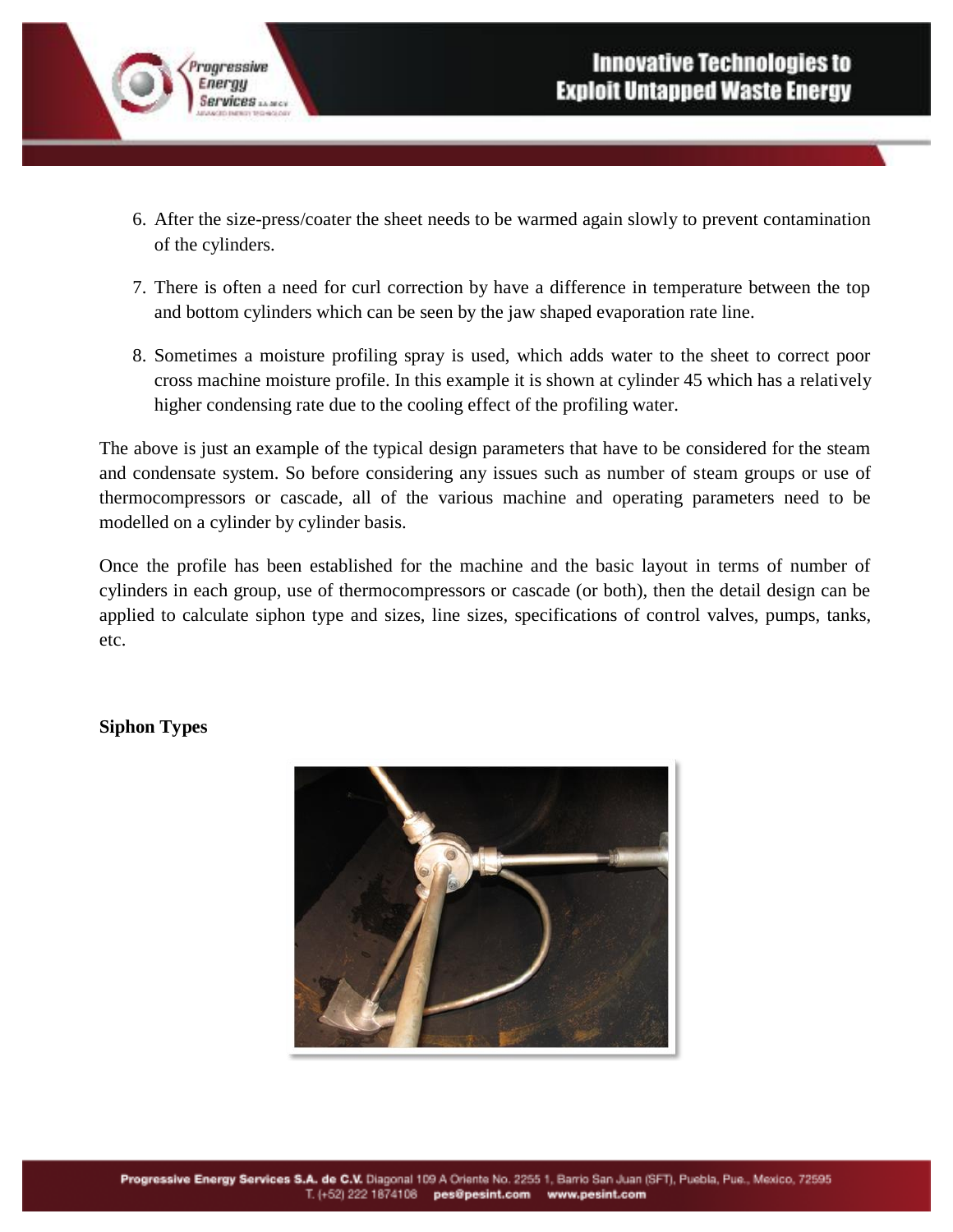

There are four main categories of siphons:

- 1. Low speed stationary siphons usually a bent tube for speeds in the range of 0-200 m/min
- 2. Low speed rotary siphons usually with a scoop for speeds between 200 and 500 m/min
- 3. High speed rotary siphons usually with a  $360^{\circ}$  shoe for speeds between 500 and 1000 m/min
- 4. High speed stationary siphons a highly designed/strong structure from 0 to 1800+ m/min

It maybe that a machine will have more than one type e.g. high speed rotary and high speed stationary but there should never be two types in the same steam group. The correct selection of the siphon and the siphon size is fundamental to the final success of the steam and condensate system operation. PES manufactures their own rotary siphons but will buy the High Speed Stationary siphons when needed. Not all machines are able to utilize the benefits of the High Speed Stationary Siphon or justify the significantly higher capital cost.

## **Velocity Control Vs. Differential Control**

One issue that is discussed is the option of Velocity Flow Control or Differential Control. In most cases PES supports Velocity Flow Control however it often the case that a PES system will have at least a few cylinders on Differential Control when there are only one or two cylinders in a group.

Velocity Flow Control maintains a fixed velocity of the blow through steam in the siphons by modulating the differential across the steam group. This ensures that the optimum differential is maintained at all times which is important not to create moisture profile problems, flooding of cylinders, poor energy efficiency and erosion of siphons. So for the majority of the cases Velocity Flow Control is superior.

PES normally only use Differential Control when there are only one or two cylinders in the group, usually just after the press or coater and the higher capital cost associated with Velocity Flow Control cannot be justified.

## **Yankee Systems**

Although the Yankee cylinder is just one cylinder, the size and velocity of modern Yankees make the design of the steam system a challenge. The large size and high velocity mean that it is necessary to